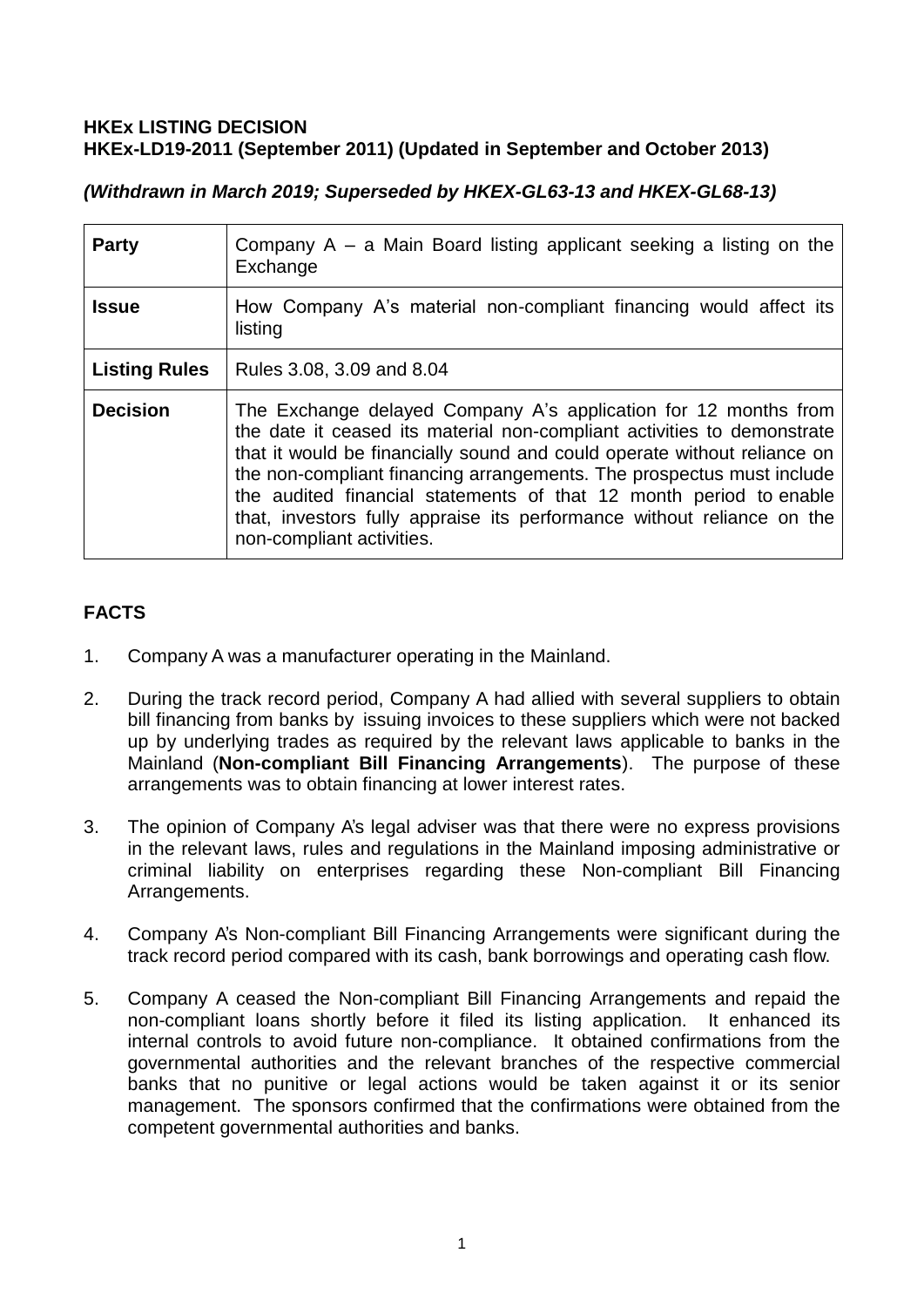- 6. After ceasing the Non-compliant Bill Financing Arrangements, Company A experienced declining liquidity. It recorded negative operating cash flow compared to positive operating cash flow throughout the track record period. The directors explained that the negative operating cash flow was due to seasonal factors rather than the discontinuation of the Non-compliant Bill Financing Arrangements.
- 7. The controlling shareholders agreed to provide an indemnity to Company A in respect of all possible losses incurred by it in relation to the Non-compliant Bill Financing Arrangements.

### **APPLICABLE RULES, REGULATIONS AND PRINCIPLES**

- 8. Under Rule 3.08, the Exchange expects the directors, both collectively and individually, to fulfil fiduciary duties and duties of skill, care and diligence to a standard at least commensurate with the standard established by Hong Kong law.
- 9. Rule 3.09 requires that every director of a listed issuer must satisfy the Exchange that he has the character, experience and integrity and is able to demonstrate a standard of competence commensurate with his position as a director of a listed issuer.
- 10. Rule 8.04 requires that both the issuer and its business must, in the opinion of the Exchange, be suitable for listing.

# **ANALYSIS**

#### *Factors to consider*

- 11. The Exchange considered that the Non-compliant Bill Financing Arrangements raised concerns about suitability of the financing, the ability of Company A to operate without reliance on such financing and the director's actions.
- 12. In determining the impact of the non-compliances on its listing, the Exchange considered the following factors:
	- a. the nature, the extent and the seriousness of the breaches, for example whether the breaches involved dishonesty, or newly established laws and regulations which may be subject to different interpretations by legal professionals;
	- b. the reasons for the breaches: whether the breaches were intentional or due to recklessness or negligence;
	- c. the impact of the breaches on the issuer's operations;
	- d. the rectification measures adopted;
	- e. the precautionary measures put in place to avoid future breaches; and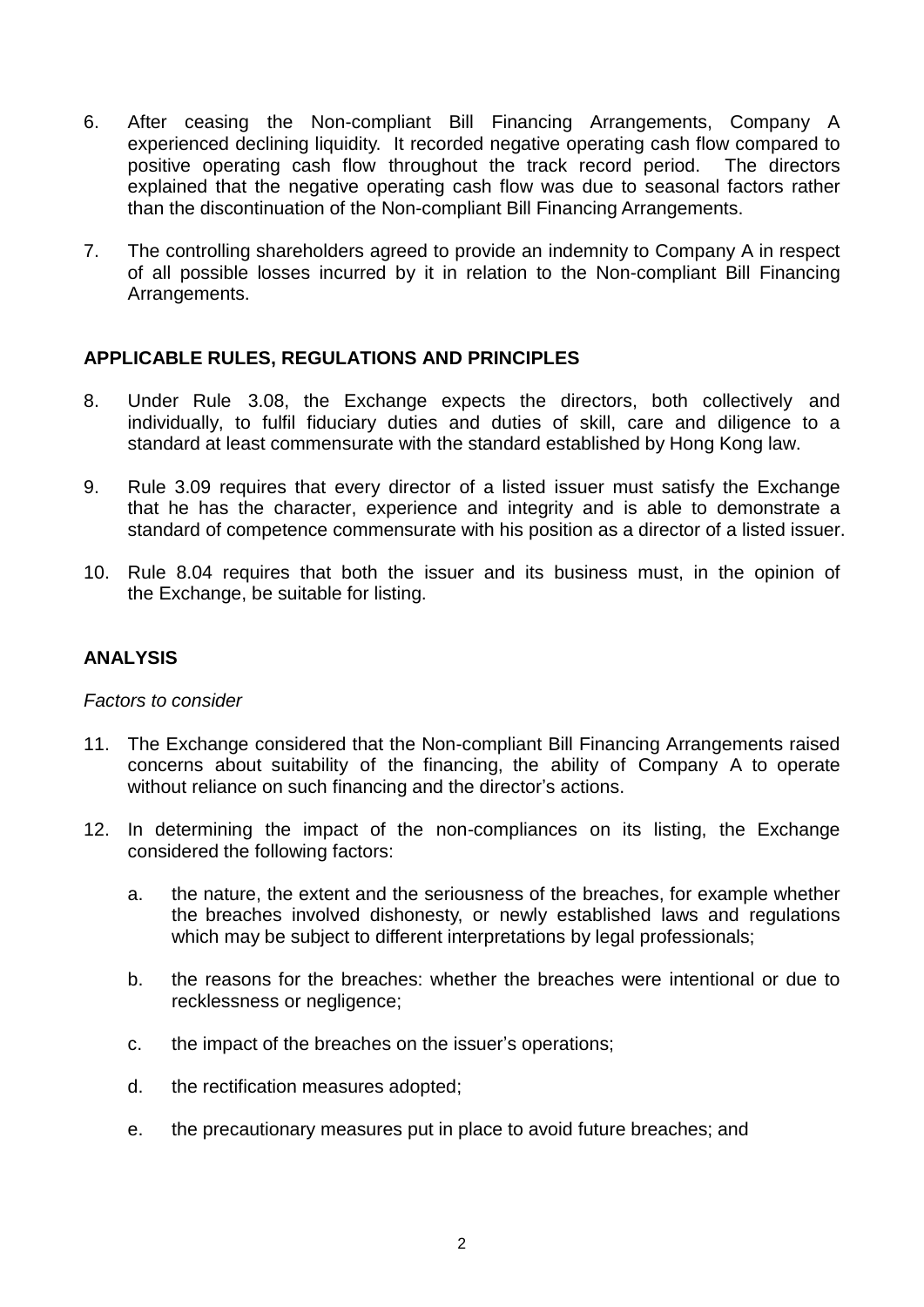f. whether the issuer's business and financial performance could be sustained without reliance on the Non-compliant Bill Financing Arrangements.

# *Precedent cases*

13. In precedent cases, the Exchange had requested the listing applicant in each case to demonstrate for a reasonable period (not longer than 12 months) that it would be financially sound and could operate without reliance on the non-compliant bill financing arrangements.

### **CONCLUSION**

- 14. In line with the precedent cases, the Exchange requested Company A to demonstrate effective internal control to avoid future non-compliance. In response, Company A agreed to enhance its internal controls to include:
	- a. engaging an independent consultant with the relevant expertise to assess the overall internal control system and implementation of the relevant recommendations such as revised approval procedures, staff training, etc.;
	- b. engaging an independent professional adviser for not less than 12 months from listing to (i) conduct periodic reviews and assessments of the group's internal control measures; and (ii) report to the board of directors and the audit committee (consisting of four Independent Non-Executive Directors) the results of its reviews and assessments;
	- c. quarterly internal reviews by the internal audit department; and
	- d. disclosing in the first annual report after listing any Non-compliant Bill Financing Arrangements identified during the internal and external reviews.
- 15. To enable investors to fully appraise Company A's performance without reliance on the Non-compliant Bill Financing Arrangements and to demonstrate it would operate for a reasonable period of time in a fully compliant manner, the Exchange decided that:
	- a. notwithstanding the confirmations referred to in paragraph 5 and the indemnity given by the controlling shareholder in paragraph 7, Company A's listing application would be delayed for 12 months from the date it ceased all Noncompliant Bill Financing Arrangements;
	- b. Company A must audit its financial results during this 12-month period and the financial results cannot be qualified. The prospectus must include those audited results and disclose the independent consultant's reviews and conclusions<sup>1</sup> on its internal control measures *(Updated in September 2013)*; and

<sup>1</sup> 1 In the event the internal control consultant is the reporting accountants or another accounting firm, the relevant guidelines and practices of the accounting profession position an internal controls review as private advice to the directors of the applicant (and if they are party to the engagement, the sponsors). Accordingly, in such circumstances the name of the reporting accountants or other accounting firm and